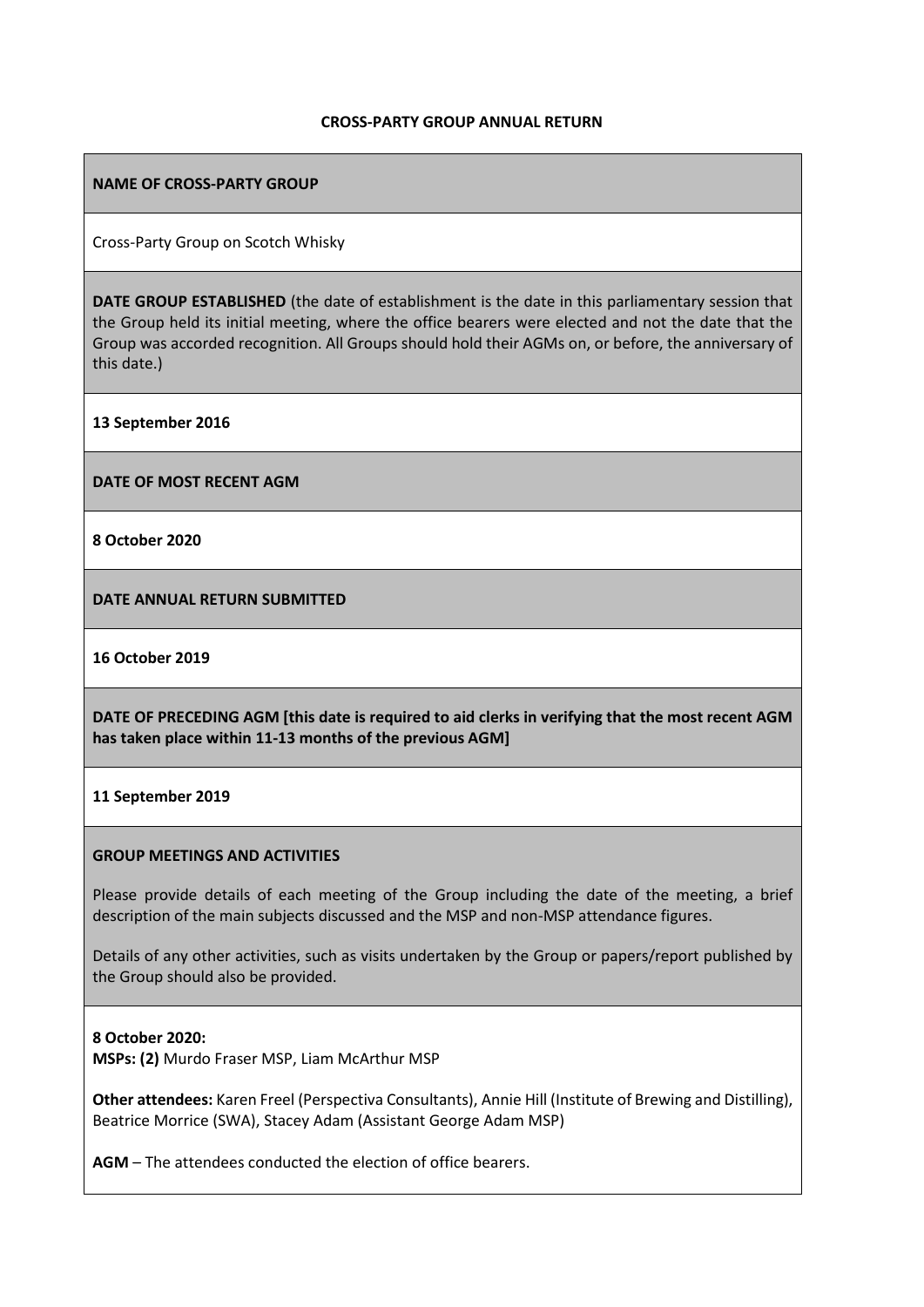### **29 January 2020:**

**MSPs (3):** Murdo Fraser MSP, Gordon MacDonald MSP, Tom Mason MSP.

**Other attendees:** Stacey Adam (MSP Assistant), Howell Davies (Interface), Peter Finnie (SEPA), Karen Freel (Perspectiva Consultants), Jack Gemmell (Chivas), Orchid Lui (Chinese Times), Beatrice Morrice (SWA), Mairi Spowage (Fraser of Allander), David Williamson (Wm Grants).

**Budget:** Beatrice Morrice provided information on the Scotch Whisky Association's Scottish Budget submission and the impact of US tariffs. Mairi Spowage, Deputy Director at Fraser of Allander, provided an overview of the Scottish Budget process. She said that an increase in social security powers, replacements for EU funding, economic outlook, demographic change and the role of the local government all need consideration as it is yet unknown the impact that these will have on the budget. A discussion on competitiveness, capital spending and broadband followed.

### **29 October 2019:**

**MSPs (4):** Jackie Baillie MSP, Finlay Carson MSP, Murdo Fraser MSP, Gordon MacDonald MSP.

**Other attendees:** Dave Dalton (British Glass), Dagmar Droogsmar (SWA), Jill Farell (Zero Waste Scotland), Peter Finnie (SEPA), Karen Freel (Perspectiva Consultants), Ellie Goss (Glenmorangie), Keir Greenway (GMB), John Lee (Scottish Grocers Federation), Orchid Lui (Chinese Times), Lindsay McGarvie (Edrington), Beatrice Morrice (SWA), Paul McLavin (O-I Glass), Barbara Russell Scott (Inver House International Beverage), Colin Smith (Scottish Wholesale Association), Ian Smith (Diageo), Sharon Todd (Ardagh Group), Paul Togneri (Scottish Beer and Pub Association), Scott Wood (Scottish Government)

**Deposit Return Scheme:** Presentations were given by Morag Garden, SWA, Paul McLavin British Glass and OI, Lindsay McGarvie, Edrington, and Barbara Russell Scott, International Beverage. A discussion on the proposed Deposit Return Scheme took place that including recycled glass availability, challenges with data and business competitiveness.

**US Tariff:** Beatrice Morrice provided information following the introduction of a US tariff of 25% on imports of Single Malt Scotch Whisky and Liqueurs from the UK from 18<sup>th</sup> October 2019.

# **MSP MEMBERS OF THE GROUP**

Please provide names and party designation of all MSP members of the Group.

Murdo Fraser (Conservatives)

Gordon MacDonald (SNP)

David Stewart (Labour)

Liam McArthur (Liberal Democrat)

Colin Smyth (Labour)

Jackie Baillie (Labour)

Bruce Crawford (SNP)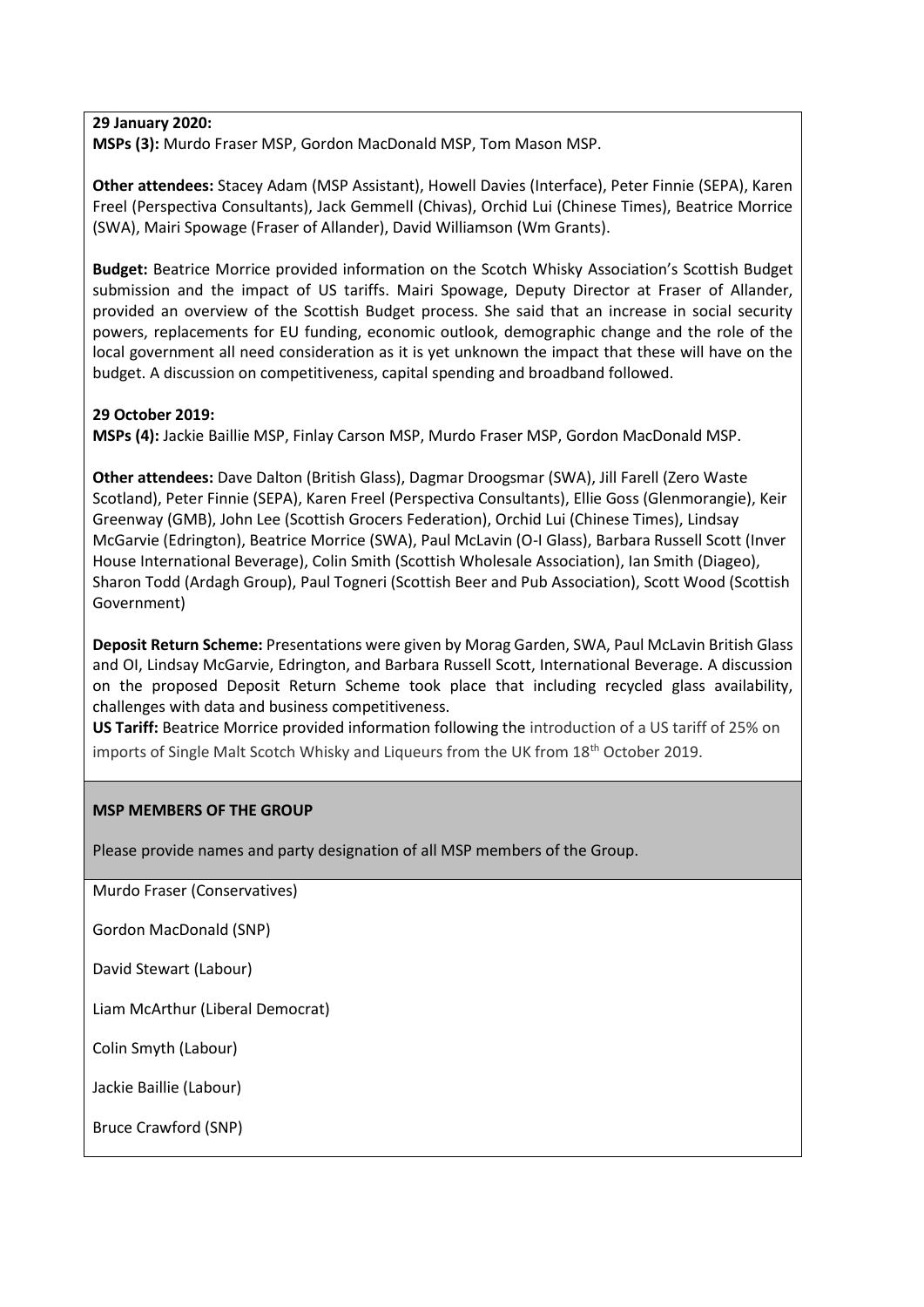Rhoda Grant (Labour)

Tom Mason (Conservative)

Bill Bowman (Conservative)

Rachael Hamilton (Conservative)

Jamie Halcro-Johnston (Conservative).

### **NON-MSP MEMBERS OF THE GROUP**

For organisational members please provide only the name of the organisation, it is not necessary to provide the name(s) of individuals who may represent the organisation at meetings of the Group.

| Individuals   | Blair Bowman, Whisky Consultant and Author |  |  |  |
|---------------|--------------------------------------------|--|--|--|
| Organisations | Scotch Whisky Association                  |  |  |  |
|               | <b>Chivas Brothers</b>                     |  |  |  |
|               | Devin Scobie Consulting                    |  |  |  |
|               | Diageo                                     |  |  |  |
|               | Edinburgh Distillery Company               |  |  |  |
|               | Edrington                                  |  |  |  |
|               | Gordon MacPhail                            |  |  |  |
|               | Perspectiva Consultants                    |  |  |  |
|               | <b>Glasgow Distillery</b>                  |  |  |  |
|               | <b>GMB</b>                                 |  |  |  |
|               | Industrial Biotechnology Innovation Centre |  |  |  |
|               | Institute of Brewing and Distilling        |  |  |  |
|               | Interface                                  |  |  |  |
|               | <b>SEPA</b>                                |  |  |  |
|               | <b>Scottish Distillers Association</b>     |  |  |  |
|               | Forth Ports                                |  |  |  |
|               |                                            |  |  |  |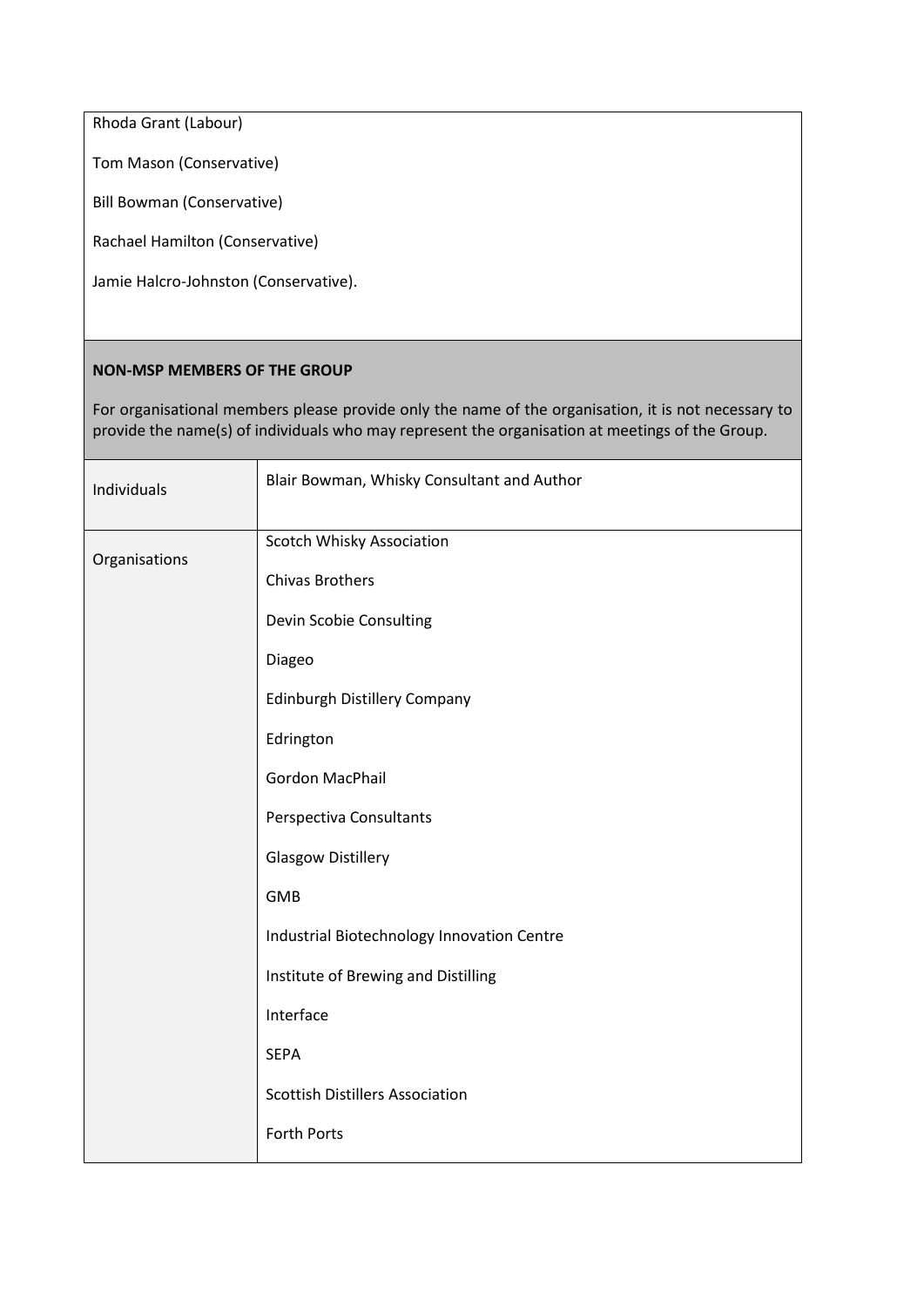| Portman Group                |
|------------------------------|
| <b>Stolt Tank Containers</b> |
| <b>UK Chinese Times</b>      |
| Unite                        |
| William Grant.               |
|                              |

# **GROUP OFFICE BEARERS**

Please provide names for all office bearers. The minimum requirement is that two of the office bearers are MSPs and one of these is Convener – beyond this it is a matter for the Group to decide upon the office bearers it wishes to have. It is permissible to have more than one individual elected to each office, for example, co-conveners or multiple deputy conveners.

| Convener               | Murdo Fraser MSP and Gordon MacDonald MSP   |
|------------------------|---------------------------------------------|
| <b>Deputy Convener</b> | Liam McArthur MSP, David Stewart MSP        |
| Secretary              | Beatrice Morrice, Scotch Whisky Association |
| Treasurer              | None                                        |

# **FINANCIAL BENEFITS OR OTHER BENEFITS RECEIVED BY THE GROUP**

Please provide details of any financial or material benefit(s) received from a single source in a calendar year which has a value, either singly or cumulatively, of more than £500. This includes donations, gifts, hospitality or visits and material assistance such as secretariat support.

Details of material support should include the name of the individual providing support, the value of this support over the year, an estimate of the time spent providing this support and the name of the organisation that this individual is employed by / affiliated to in providing this support.

Groups should provide details of the date on which the benefit was received, the value of the benefit and a brief description of the benefit.

|                                                                                                   | If the Group is not disclosing any financial information please tick the box to confirm that the Group |  |  |  |
|---------------------------------------------------------------------------------------------------|--------------------------------------------------------------------------------------------------------|--|--|--|
| has considered the support received, but concluded it totalled under the threshold for disclosure |                                                                                                        |  |  |  |
| (E500).                                                                                           | $\sqrt{ }$                                                                                             |  |  |  |